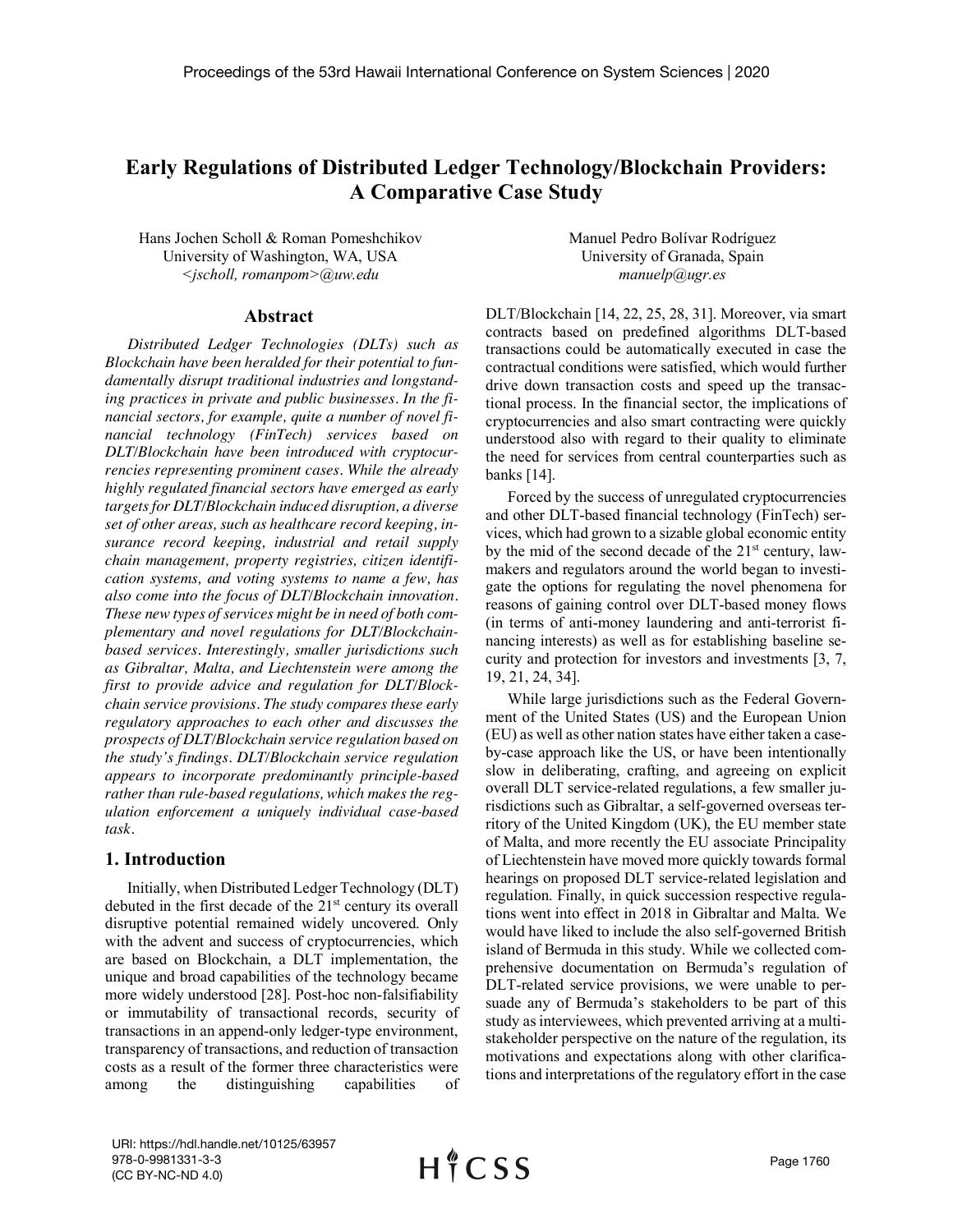of Bermuda. Therefore, we finally refrained from including the case in this project.

This study explores the nature of the respective regulations, their objectives and expectations as seen by regulators, as well as their effects on DLT service providers. In comparing the early regulation attempts and their already observable effects the study aims at better understanding the regulatory choices and challenges as well as the potentially enabling and constraining outcomes of various regulatory approaches on DLT-based services.

The paper is organized as follows: First, the academic literature on DLT/Blockchain provider regulation is reviewed followed by a presentation of the resulting research questions and the methodology section. Subsequently, the study findings are detailed leading to the discussion of insights from the findings. At last, conclusions are drawn, and the directions for future research on the subject are sketched out.

#### **2. Literature Review**

The academic literature on the regulation of DLT/Blockchain providers and service provision is still relatively small. While the term "regulation" itself has received different interpretations [21], in which some authors relate to a fixed set of hard rules, the compliance to which requires adequate enforcement, others see in regulation the willful causation of desirable behavior within certain boundaries. Some debate has ensued regarding the appropriateness of legal and/or regulatory provisions for technology itself rather than for the framing of productive uses of technology and for preventing harmful ones. Digital technology, it has been argued, develops too fast and changes too quickly such that any regulatory efforts targeted at the technology itself and its specificities might be outright ineffective, be outdated quickly, or even have undesirable and stifling side effects on the technological progress [21]. In that context, Moses quotes Eastbrook's 1996 argument, in which the judge refers exempli gratia to an imaginary "*Law of the Horse*," which would be impossible to effectively formulate for sake of its endlessly enumerable instantiations [21]. Furthermore, as Moses also holds, regulators face the twin hurdles, one of which is the so-called Collingridge dilemma according to which in the early stage of digital technology evolution, any regulation would be highly speculative in the absence of unknowable outcomes with or without regulation, while at a later stage with more mature new-technology uses the regulation might become overly disruptive to the evolved statusquo [6]. The other hurdle is given by the "uncertainty paradox" according to which the assessment of risks regarding regulatory outcomes as opposed to those outcomes under no regulation would be equally unknowable at the time of regulation [15].

In the rapidly evolving FinTech sector, novel uses based on DLT/Blockchain technology, for example, the creation of crypto-currencies and their trading on DLTbased exchange platforms, have so far greatly outpaced undertakings to provide legal or regulatory frameworks [23]. Lastra & Allen point at the three border problems that any regulation of cyber services has to address: (a) the need for distinguishing the regulated from the unregulated activities and the so-called contagion problem in case of crossovers between the two realms, (b) the need for identifying the realm and reach of a regulation, which is enacted by a jurisdiction on national or sub-national levels, and (c) the need for identifying the realm and reach of a regulation, which pertains to services provided in cyberspace and the "real world" [20]. Three distinct areas of potential regulation have been identified, (a) virtual or crypto currencies, (b) initial coin offerings (ICOs) and crypto tokens, and (c) smart contracts [5].

*Crypto-currencies* such as Bitcoin and Ether have received differential legal treatments from jurisdictions around the world, which range from strict prohibition over legally considering them assets or commodities representing some exchange value all the way to regarding them as quasi-money, however, without legal tender status [5, 12, 16, 17]. In the latter cases, globally well-established frameworks such as anti-money laundering (AML) and combating financing terrorists (CFT) would apply also to these DLT/Blockchain-based services [12, 16].

*ICOs and crypto tokens* have also been legally treated by jurisdictions in a similarly large range of ways from entire banning (China, South Korea) to considering them securities or commodities under existing laws on a case by case basis (US, Switzerland) to some regulation (Gibraltar, Canada), to not regulating them at all [5, 20].

Beyond the quasi-monetary or security-type instantiations of crypto-currencies, academic accounts of regulatory needs have pointed at DLT service areas such as media of exchange, payment rails [20], and notarial, that is, non-monetary uses [14] such as document verification, authorship authentication, and contract enforcement [19] as well as title registries, licensing services, authentication/identity services, health insurance record keeping [1, 4, 17], asset registries, application stacks, or other assetcentric technologies [23] among others [14]. As Siegel outlines, digital tokens have four distinct characteristics: They may be either (a) fungible and transferable (for example, like coupons or tickets, or (b) fungible and nontransferable like club memberships or application accounts, or (3) unique and transferable such as lottery tickets or car titles, or (4) unique and non-transferable such as driver's licenses or drug prescriptions [29]. Regulation of tokens and token-related services, hence, needs to account for these characteristics and use cases.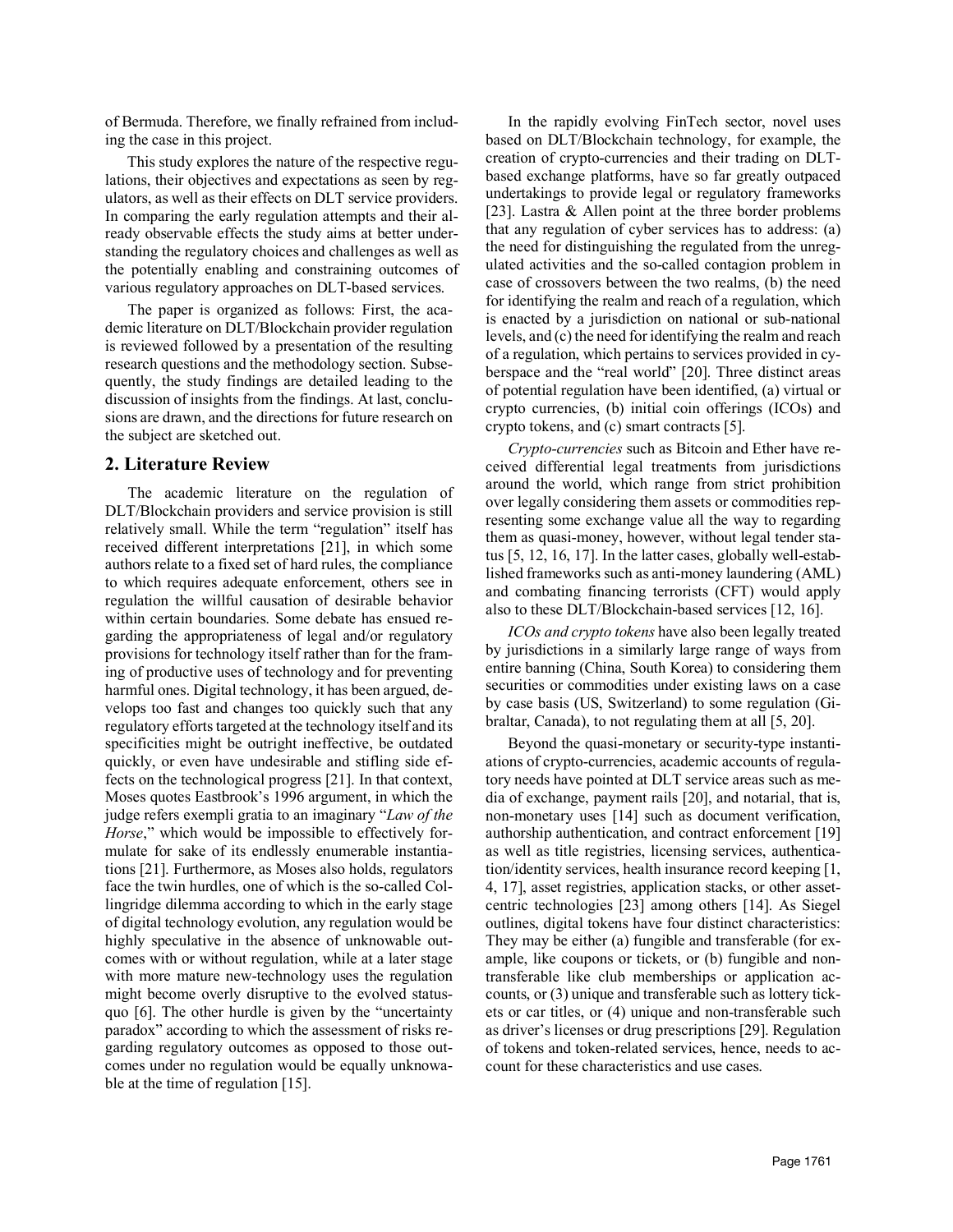*Smart contracts*, tightly related to crypto-currencies, ICOs/tokens, represent another new realm and target of potential DLT-related service regulation. Smart contracts typically embed algorithms in digital tokens, which under predefined conditions automatically execute legally binding transactions such as payments or transfer of ownership of digital assets. Regulatory efforts and assessments need to clarify to what extent common law covers such algorithmic agreements, or in turn, comply with existing laws, or assume a legal standing on their own [5]

Overall, regulation and licensure along all these lines are seen as enablers for DLT/Blockchain provision by decreasing legal risks for licensed providers and safety, fraud, and mishandling risks on part of service recipients [19].

However, as Zetsche et al [36] emphasize, whatever regulated DLT-based service is provided, legal liabilities (and associated risk-related costs) will not vanish. Rather four dimensions of legal liability have to be considered in regulated DLT-based service provision, since these might be sources of risk proliferation: (1) liability as a result of breach of contract (for example, in a permissioned ledger between the partners), (2) liability resulting from a partner's control rights (again in permissioned ledgers), (3) case-specific liability even in unpermissioned ledgers, and (4) legal entanglement from joint liability when operating across jurisdictions with different liability statutes.

Furthermore, as Ramsay observes, DLT/Blockchain principles of operation and their regulation might create a Gordian legal knot when it comes to tension and outright conflict between (regulated) DLT/Blockchain service provision and other regulations such as the EU's latest General Data Protection Regulation (GDPR) of 2018 [24], the latter of which grants to individuals and institutions the per-request right to erasure, rectification, and restriction of processing of personal data, which would be a technically unfeasible task to perform on any permissionless distributed ledger and still a daunting one on permissioned distributed ledgers depending on the number of nodes.

In summary, most of the legal and regulatory territory around DLT/Blockchain service provision, in general, and around crypto-currencies, ICOs/tokens, and smart contracts, in particular, is uncharted, and, maybe even unchartable under a traditional regulatory approach. It also appears that in the absence of some level of regulatory harmonization on a global scale, DLT/Blockchain service provision might remain a riskheavy undertaking. Insofar, regulatory initiatives such as the ones investigated in this comparative study might help pave the path to the better understanding of challenges and opportunities of regulation in this area and its potential for legal harmonization.

#### **3. Research Questions**

This then leads to the following research questions:

## *Research Question #1 (RQ#1)*:

How do the investigated regulatory approaches compare?

#### *Research Question #2 (RQ#2)*:

What are motivations and challenges for regulating DLT providers/provision at an early stage?

#### *Research Question #3 (RQ#3)*:

How are the identified challenges addressed in the various approaches of early regulations?

#### **4. Method Section**

*Approach.* Comparative case studies have been a preferred method of investigation, when the phenomena under study were theoretically not yet well understood and the expected accumulation of knowledge rested on particular contexts [11] within real-life social settings [35]. By searching for motives, reasons, potential causes as well as for ways, means, and manners of actors' relationships and actions within the phenomena under investigation the resulting rich descriptive accounts in comparative case studies reach for theory development or theory revision [9, 11, 35].

*Instrument and Coding Scheme.* The literature on regulatory benefits and challenges in the DLT/Blockchain realm informed the development of a semi-structured interview protocol in four topical areas of (1) general information, (2) perceptions of and motivations for DLT provider/provision regulation, (3) state of legislative and regulatory process, and (4) challenges and outlook within the broader context of DLT provider/provision regulation. The instrument incorporated a total of fifteen interview questions along with thirty anticipatory subquestions for further probing.

*Sample.* After the British overseas territory Gibraltar had incorporated a worldwide first DLT provider/provision regulation in early 2018, which was studied separately, the jurisdictions of Malta and Liechtenstein were the next to follow with DLT/Blockchain regulations. In a purposive sampling approach [26], a total of twenty individuals from the three jurisdictions (Gibraltar, Liechtenstein, and Malta) representing primary stakeholders such as regulators, government officials, legal advisors, lobbyists, FinTech firms, developers, and licensees, were identified and interviewed in person.

*Data Collection.* The two main sources of data collection were the regulatory documents and the in-person interviews. Interviews were conducted either in person or via an industry-grade and encrypted videoconferencing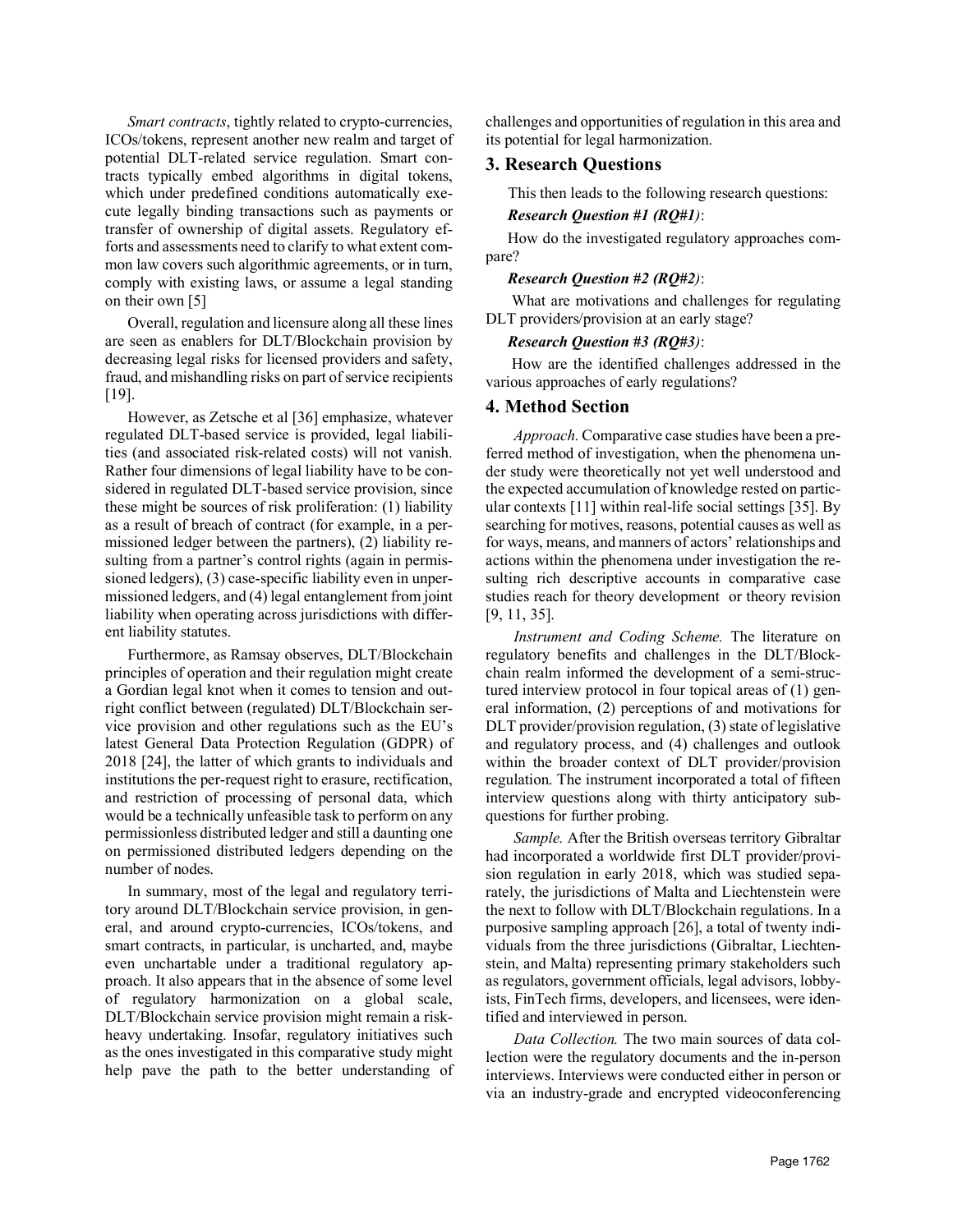tool (Zoom, version 4.1.34801.1116) between late fall of 2018 and spring of 2019. The interviews lasted between 41 and 99 minutes with an average of 62 minutes and a median of 69 minutes. The interviews were recorded, transcribed, and coded for analysis. Furthermore, interviewers took notes during the interviews. Besides the legal documents other documents such as press interviews were collected, reviewed, and coded as appropriate.

*Data Analysis and Coding.* The codebook followed the questionnaire regarding the breakdown of (1) main questions and sub-questions (2) perceptions of and motivations for DLT provider/provision regulation, (3) state of legislative and regulatory process, and (4) challenges and outlook within the broader context of DLT provider/provision regulation producing initially 15 category codes and 30 sub-category codes. Additional codes were inductively introduced during data collection, in individual coding sessions, and inter-coder sessions [27, 30, 32]. Since a codebook in a hybrid approach of deductive and inductive analyses [10] is designed to be open to extension, it ultimately encompassed 57 sub-category codes in the four main categories. Whenever evidence from the data supported it, relationship links between concepts were established, which were not interpreted as causal links.

#### **5. Findings**

## **5.1 Ad research question #1** (*How do the investigated regulatory approaches compare?*):

*Gibraltar*, while still a part of the European Union (EU) before the United Kingdom's leaving the EU (Brexit), was the first jurisdiction to regulate the provision of DLT-based services. The respective law went into force on January 1, 2018 as Financial Services (Distributed Ledger Technology Providers) Regulations 2017, legal notice No. 204. The legislation amended previous financial-sector regulations such as the Principal Act as well as the Financial Services (Licensing) Regulations of 1991, the Financial Services (Penalty Fees) Regulations of 1993, and Financial Services (Fees) Regulations of 2016. The DLT Provider Regulation of 2017 defined DLT-based services as a "way of business" that uses "distributed ledger technology for storing and transmitting value belongings to others" (p. 2481). It further defines DLT as "a database system in which (a) information is recorded and consensually shared and synchronized across a network of multiple nodes; and (b) all copies of the database are regarded as equally authentic" (p. 2481). Additionally, "value" is defined as to include "assets, holdings and other forms of ownership, rights or interests, with or without related information, such as agreements or transactions for the transfer of value or its payment, clearing or settlement" (p. 2481).

The Gibraltar regulation, hence, provides a vast umbrella definition of value stored and transferred via DLT, which can contain anything from securities over commodities to ownership rights of physical objects such as pieces of art, which would normally not fall under the jurisdiction of the Gibraltar Financial Services Commission (GFSC). The Gibraltar DLT Provider Regulation is unique in that it refrained from addressing information technology in any specific terms other than the most general and neutral. It is also unique in its desistance from specifying any hard rules, with which DLT licensees have to comply. It rather lists nine principles, which include (1) honesty and integrity of business conduct, (2) due regard to customer needs and fair communications, (3) adequacy of resources, (4) effective management and control, also with regard to risk, (5) effective protective arrangements, (6) effective governance arrangements, (7) system security, (8) systems of detection and prevention of crime, and (9) provisions for orderly wind down of business.

While the regulation leaves room for non-financial uses of DLT service provision, its regulatory home was seen under the roof of the GFSC, which vets DLT provider applications and grants DLT provider licenses. The GSFC has sweeping powers in licensing, monitoring, and enforcing compliance with DLT-based and traditional financial services. GFSC also enjoys flexibility and a wide range of interpretative space for assessing and evaluating the soundness and viability of the business of any given DLT provider licensee. Throughout the first year of the regulation in force (2018) a total of four licenses were granted, the businesses of three of which were in operation in the crypto exchange market arena, and another dozen licenses were close to being granted in the first half of 2019.

Interestingly, despite, or, rather because of the wide definition of DLT-based service provision, Gibraltar legislators felt compelled to formulate a proposal for a "Token Regulation," which compensates for the existing lack of token-specific regulation (see Gibraltar Finance, http://gibraltarfinance.gi/20180309-token-regulation-- policy-document-v2.1-final.pdf, accessed September 21, 2018). The respective regulation was expected to pass the Gibraltar Parliament in the fall of 2018; however, it has since been stuck in the process.

*Liechtenstein*, a European Area (EA), that is, EU-associated country, had entered (by early June 2019—the time of this writing) the stages of parliamentary proceedings for a comprehensive and detailed regulation of services forming a "token economy" built upon so-called "trustworthy technologies" [13]. The interviewees expected that the respective comprehensive regulation would be passed and in force by January of 2020. While other jurisdictions more narrowly focus their regulations and proposals for regulation on the area of financial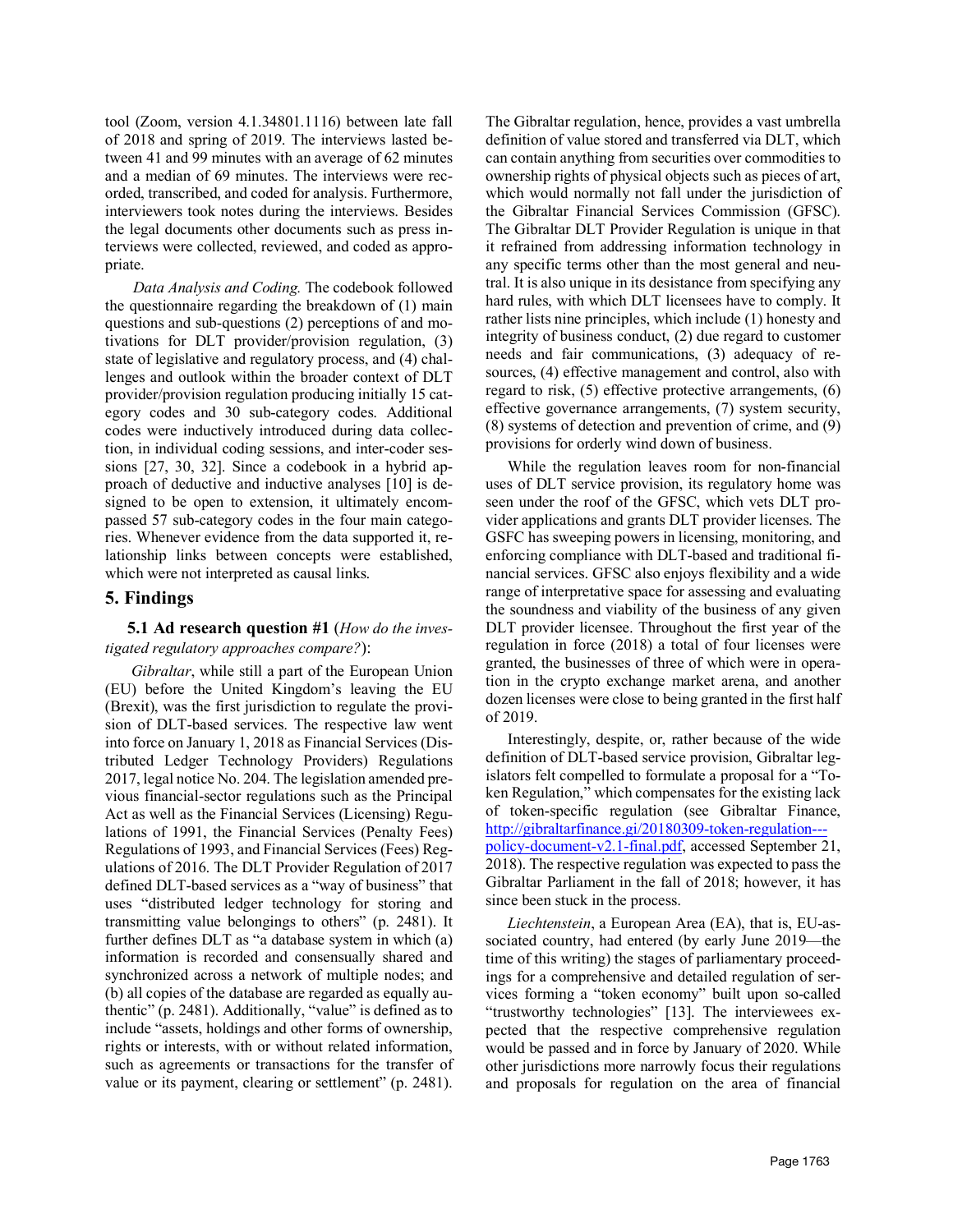services and also in some cases touch on technologyspecific aspects of the phenomenon, the Liechtenstein regulation is deliberately broad and technology neutral. While it considers unique characteristics of Blockchain technology as examples, the proposed legislation refers to digital services based on "trustworthy technologies," which extend far beyond financial assets such as currencies and securities into values including utility coins, commodities, raw materials, real estate, other physical objects (in general), patents, copyrights, machinery, and entitlements, among others. In the Liechtenstein regulatory perspective, the tokenization of these items of value and ownership provides for the evolution of the socalled "token economy." For this to materialize, the creation of tokens, which are seen as initially empty "containers," in and through which whatever tangible or intangible value can be represented, has to be regulated along with the safe storage and maintenance of such tokens. Furthermore, the regulation has to encompass secure trading and exchange of tokens including public token offerings, general related services, and private investments.

The broad scope of Liechtenstein's regulation creates numerous points of connection and intersections with other laws and regulations, which as a consequence are in need of amendments such as the *Due Diligence Act* (anti-money laundering/AML and combating-financing terrorists/CFT) and the *Financial Market Supervision Act*, which basically gives the Financial Market Authority (FMA) strong oversight over the regulated token economy as defined by the *TVTG* (*TTTA, that is, Token and Trusted Technologies Service Provider Law).* Furthermore, amendments had to be made to existing *Civil and Corporate Law* to include TVTG-related "value rights" as well as to the *Commercial Law* with regard to TTTA providers. Once in force, the Liechtenstein regulation of DLT/Blockchain/Tokens would be the most comprehensive of its kind so far.

*Malta*, a EU member state, has a history of successfully attracting business opportunities like Gibraltar, which for the lack of conducive and accommodating legislation have difficulties to develop their full potential elsewhere. Both Malta and Gibraltar competed in developing such legal environments for the unfolding online gaming businesses as early as the late 1980s. In both cases, major global players in that particular business segment were attracted to making their operations home in these regulated environments leading to major increases of wealth and tax revenue as well as high-technology know-how influx in the two jurisdictions. With the appearance of cryptocurrencies, businesses and lawmakers in both jurisdictions understood early that a similar opportunity was likely at hand. The approach, which Malta has taken, however, is different from the two aforementioned ones. With much fanfare ("Malta, the Blockchain Island") three pieces of legislation went into force in November of 2018. The first, the *Virtual Financial Assets Act (VFAA)* regulates "the field of Initial Virtual Financial Assets Offerings and Virtual Financial Assets" and related services and matters. It defines a DLT asset as a virtual token, a virtual financial asset, electronic money, or a financial instrument (VFAA, cap. 590, p. 3). In nine major sections and a total of 62 paragraphs VFFA provides detailed regulations regarding requirements for licensing, application procedures, administration and obligation of license holders, prevention of abuses, regulatory and investigatory powers, auditing, appeals, sanctions etc., among others. The VFA Act also introduces the institution of a registered "VFA agent" (VFAA, cap. 590, p. 6), typically a lawyer, accountant, or auditor (firm) through whom and which VFA offerings can be licensed. The VFA Act is accompanied by the *Malta Digital Innovation Authority Act (MDIAA),* cap 590, and *Innovative Technology Arrangements and Services Act (ITAS),* cap 592. While the former act introduces a new supervisory and advisory authority, the Malta Digital Innovation Authority (MDIA), geared at guiding and supervising the implementation and uses of novel technologies, the latter is designed for regulating such novel technologies as need emerges. DLT Service-related licenses have to clear several hurdles in Malta before they are granted. The technology arrangements need to certified by MDIA under ITAS, whereas the financial business-related arrangements undergo a review and approval by certified VFA agents, the license of operation for which is then ultimately granted by the Malta Financial Services Authority. As it appears, the technology certification and the (financial) business certification involve and follow two separate, but ideally parallel, processes. The MDIA Act states that an "array of other national competent authorities" might have a say in the certification processes. It will remain to be seen how effective and time-efficient the two-pronged certification process works.

In summary, the three regulatory approaches employ fairly distinct regimes and processes. While Gibraltar was the first to provide a regulatory framework, it purposefully remained vague and unspecific about technology and token-related matters, whereas Malta not only implemented a new technology-focused agency, but also involved another intermediary, the VFA agent, into a twopronged certification procedure. Liechtenstein, on the other hand, envisioned and tried to foster the emergence of a whole-new token economy with a comprehensive, however, clear approach that appears to be well integrated into existing legal frameworks beyond the financial frameworks.

**5.2 Ad research question #2** (*What are motivations and challenges for regulating DLT providers/provision at an early stage?*):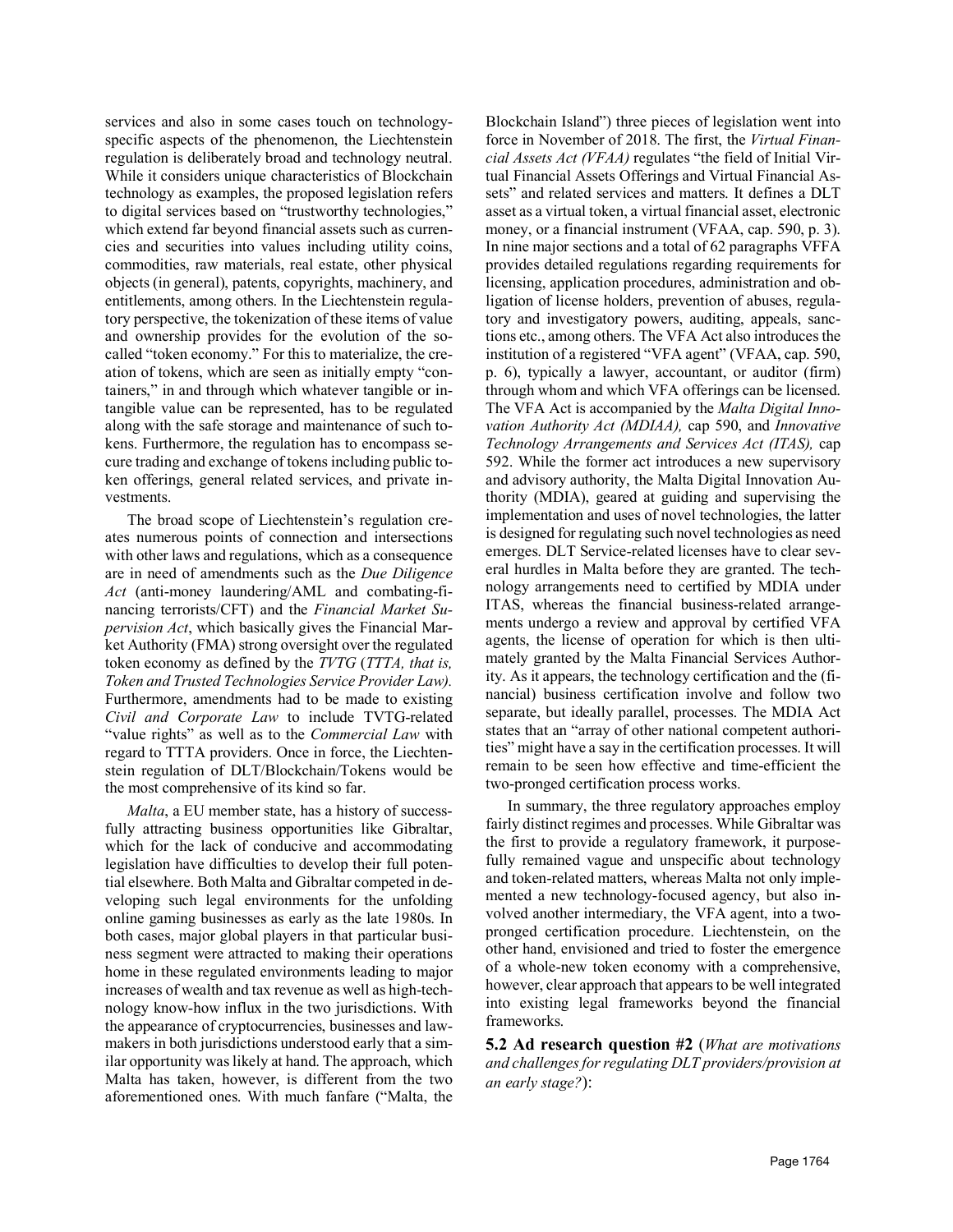As will be shown in the following, the motivations for regulating DLT/Blockchain/Token service providers as well as the perceived challenges of such regulations were seen in similar, if not the same ways across the three jurisdictions, which is why they are presented below forgoing the breakdown used in the previous section to avoid unnecessary repetition.

In 2017, the year before the regulation in Gibraltar and Malta went into force, about \$6.6b had been raised in the eleven largest cryptoasset offerings alone in a global ICO marketplace without much of a legal protection or regulation [18]. Without exception the value of these crypto holdings had all fallen significantly until the end of that same year, in some cases by up to 98 percent. Besides the inherent riskiness and volatility of these particular kinds of investments, however, over 80 percent of cryptoasset projects in terms of number of shares were identified as scams [8]. It was feared by both FinTech stakeholders and regulators in the three jurisdictions (Gibraltar, Liechtenstein, and Malta) that the very high burn rate observed in ICOs and purposefully abusive uses in permissionless environments could effectively suffocate a novel and highly attractive business opportunity before it had even fully developed. Regulation, hence, was considered an urgent necessity to prevent that from happening. An equally strong motivation on part of major stakeholders in the three jurisdictions in favor of DLT/Blockchain/Token regulation was the desire to move fast and decisively for seizing what was considered a unique and rapidly emerging business opportunity before larger jurisdictions would be able to put their own respective stakes in the ground. Bolstered and enabled by their relatively small sizes, manageable number of stakeholders, and arm-length decision-making processes the three jurisdictions enjoy high degrees of agility and flexibility that make such early and fast legislative moves possible. This, in turn, was expected to attract serious and reputable businesses in the evolving FinTech sector and adjacent service areas by establishing legal certainty along with secure and safe operational settings for cryptoasset exchanges and other DLTbased service provisions. Explains a Gibraltar government official,

"If there is no framework, and there is no control, and there is no transparency, it is going to crash and burn. So, we have taken the view, let us allow it, but control it, regulate it, and ensure that everybody is involved in it and knows what they are doing... By regulating we brought the good ones in and kept the bad ones out. They have got to go through the Financial Services Commission, pay fees, invest in the place by putting people here and by putting offices here. And that is going to push away the bulk of people that we do not want here."  $(auote #01)$ 

However, other motivations also included the prospect of and potential for reforming the financial and other service arenas via groundbreaking innovations with the hope of making markets more equitably accessible. As a Liechtenstein regulator holds,

"One of the big visions...is to democratize financial services again. Now you have the financial services in the hands of a few powerful players. And in the future, every small- or medium-sized company can issue shares without going to the bank..., and that will help innovation." (quote #02)

In all three jurisdictions, another strong common motivation for effective regulatory action was the protection of their international reputation and "good standing" as a financial service hub and an internationally credible guardian against AML and CFT. Said a Malta legal advisor to the government,

"At the moment, this country unfortunately is subject to a lot of negative press relating to some abuse in relation to money laundering and financing services. So, if you want to start fixing the situation, you see that this technology can help solve that problem, then the faster you move, the better the opportunity is." (quote  $\#03$ )

Finally, interviewees from all three jurisdictions acknowledged that in the future and in order to remain compliant, adjustments to the local regulations might become necessary as soon as major jurisdictions such as the EU or the US establish their own legal DLT/Blockchain/Token frameworks. In this regard, some interviewees saw the EU and some of their member states moving faster than the federal government of the United States and some federal states within the union. Liechtenstein interviewees, particularly, expressed some confidence about their approach to potentially become the role model for neighboring countries like Switzerland and Austria, but potentially for the European Area as a whole.

In summary, while the regulatory approaches as shown above vary to quite some extent, the motivations of and the perceived challenges for regulating DLT/Blockchain/Token service providers were seen in very similar ways across the three jurisdictions. The ability to move fast due to small size and agility helped facilitate regulatory action geared at (1) preventing the abuse and consequential annihilation of a potentially grand economic opportunity, (2) attracting and retaining serious and solid players to a regulated and safe business environment, thus, capturing economic opportunity, (3) protecting the respective jurisdiction's reputation, and (4) fostering fundamental innovations by creating a "token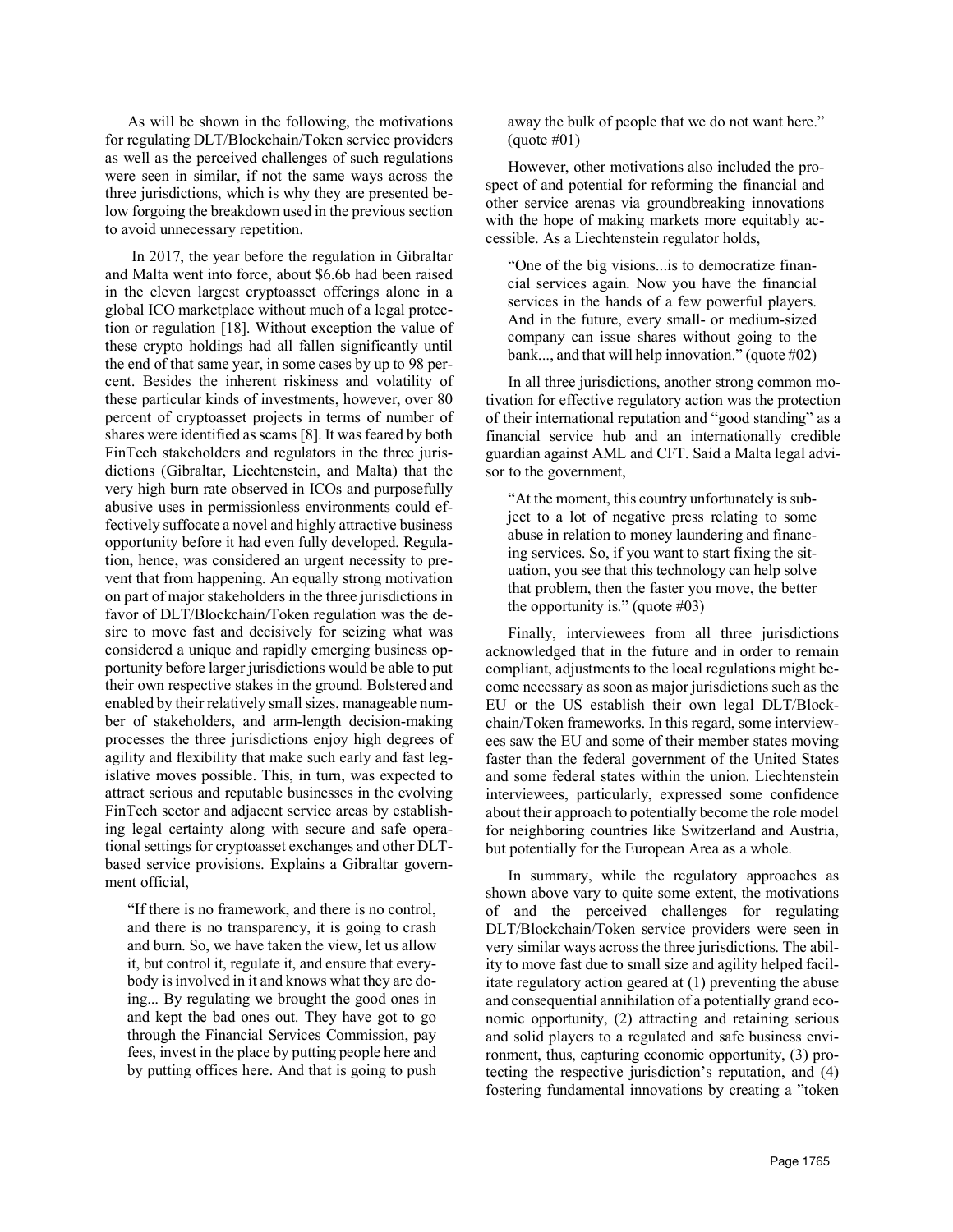economy" with democratized access, and (5) serving as a poster child for regulatory approaches of others.

#### **5.3 Ad research question #3** (*How are the identified challenges addressed in the various approaches of early regulations?*):

*Gibraltar* had received a little under forty license applications until the end of 2018, five of which had been meticulously vetted and granted (Coinfloor, Covesting, GBX—Gibraltar Blockchain Exchange, Huobi, and eToroX) by the Gibraltar Financial Services Commission (GFSC), and the first three of those listed had started regulated operations in the territory before the end of that year. These licensees appear to meet the criteria of business prowess and reliability. Since commencing operations the five licensees mainly have focused on providing exchange platforms for the trading of cryptocurrencies. With the more specific token regulation still pending, it is currently unclear how the firstmover advantage will be fully captured and maintained. By the end of 2018, with a staff of under one hundred the GFSC had had dedicated a single digit number of staffers to reviewing applications and to monitoring licensed DLT provider businesses. Since licensed DLT provider services are expected to become increasingly diverse and require highly sophisticated subject-matter expertise for effective oversight on part of the regulator, the hiring of new expert staff appears a midterm necessity. However, using the example of the gaming industry, the Gibraltar interviewees were in agreement and fairly adamant that they were neither expecting and nor inviting hundreds of applications but ultimately rather more like dozens of solid DLT provider businesses operating from the territory. The current license holders appeared to match these criteria also with regard to upholding Gibraltar's good reputation. As one legal advisor maintains,

"Reputation is always key in these areas because we want to be here for a long time. Not just shortterm venture where you make a lot of money and then disappear. That I think has been the aim of the regulator and the government as well. Certainly, we will feel comfortable with that too as lawyers, knowing that everybody is thinking alike, and we are looking for a similar kind of clientele that fit certain criteria." (quote #04).

It remains to be seen though to what extent Gibraltar's regulatory approach can serve as a role model for other jurisdictions, although elements such as the "nine principles" seem to resound in other legislative approaches (for example, Malta's VFAA, cap 590, p. 12) at least in part.

*Liechtenstein*, unlike the other two jurisdictions covered by this study, did not have DLT/Blockchain/Token legislation in force at the time. However, the proposed legislation appears to be well-integrated with existing law, and in particular, with financial service-related legislation. In anticipation of the pending regulation and licensed on grounds of existing financial law, Binance, a major player in the global cryptocurrency arena, has launched a fiat-to-crypto exchange as a joint venture with Liechtenstein Cryptoassets Exchange (LCX). By the spring of 2019, The FMA had received over 250 license applications, a few of which launched operations in a sandbox-similar fashion under the auspices of the FMA. However, the high number of application also seems to indicate strong interest in the innovative potential of the broader token economy as envisioned and facilitated by the upcoming legislation and the guidance by the FMA. As a Government Official points out,

"If you only look at the financial market regulation applications, there was really no need to actively change something because if you tokenize a security, the security laws apply in Liechtenstein. Also, the financial market law applies to that section. There is just the question about bitcoins and utility coins that is open at the moment. But we have seen there is a lot more potential in the rest of the token economy. And if you want to tokenize a physical asset, if you want to tokenize a car, a supply chain, and all the possible applications of the token in the industry besides the financial market. And that was the reason why we find a broader approach to regulate." (quote #05)

Once the legislation goes into force, it will be seen how effective it is, how well the supervision by the FMA works, and how it facilitates service innovation across a large range of areas far beyond the financial sector. While it appears wise to initially charter the FMA with the licensing task and the oversight, other supervisory entities might need to become involved as the token economy unfolds. The Liechtenstein legislation shows some teeth also with regard to specifying criminal infractions of the regulation and respective punishments.

*Malta*, for reasons of too permissive handling of DLT services already operating from its territory before the regulation, and in particular, for lax enforcement of AML and CFT measures, had come under serious pressure from both the United States and the European Commission [33]. As seen, the jurisdiction responded with establishing fairly detailed and comprehensive legislation, which tried to strike a balance between stricter oversight and maintenance of the innovative space it intended to provide. Licensees have to go through two licensing authorities, which cover the technology and the business side of the application. The technology side is covered by MDIA, a brand-new authority. For the business side, certified agents had to be involved, which act as the subject matter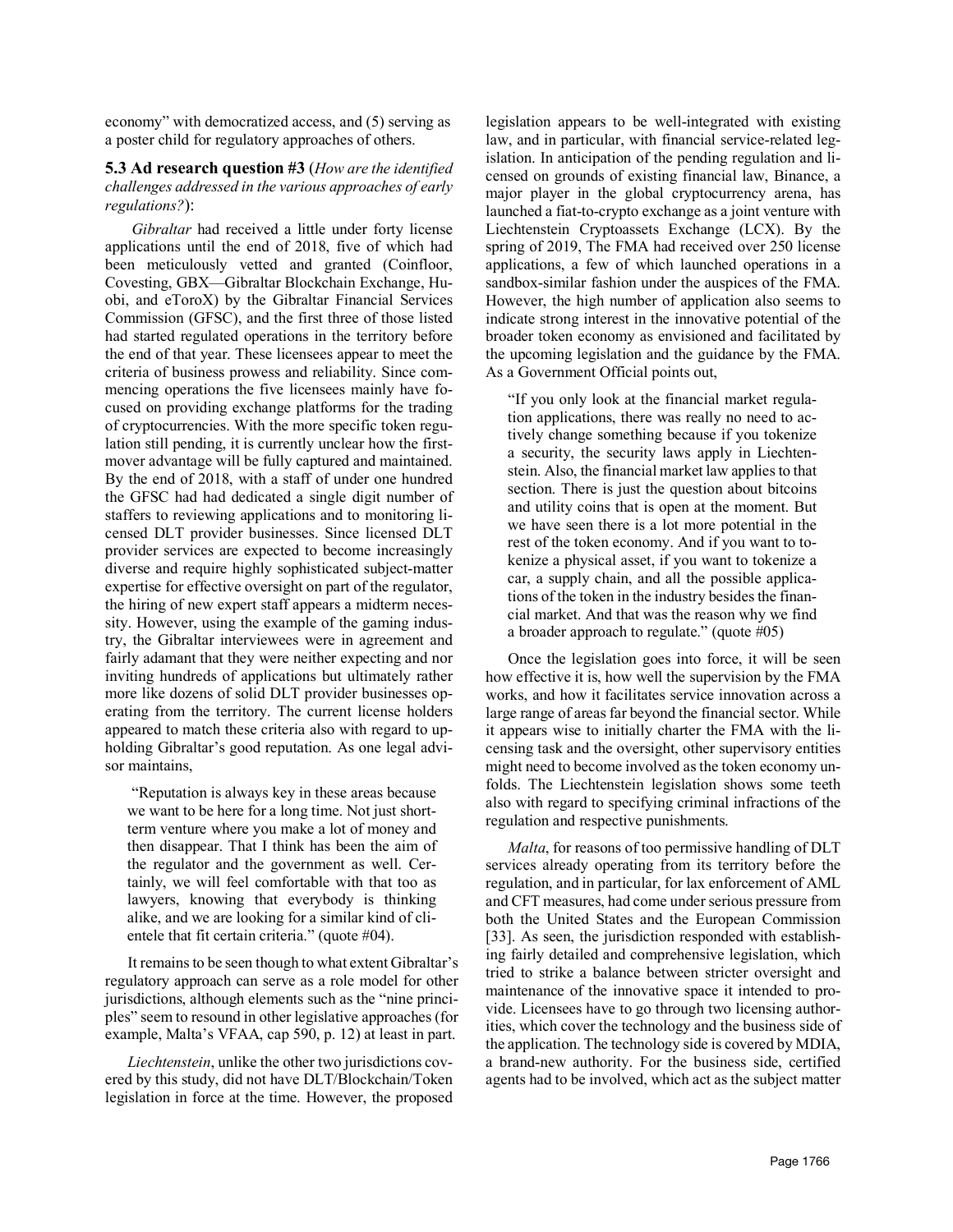experts on behalf of the MFSA. By spring 2019, however, only about a dozen VFA agents had been certified, so that the applications from DLT/Blockchain/Token businesses already in operation in the country under a transitory regime since November 1, 2018 had still remained in an unlicensed or preliminary status. From that end, the recent admonishment by the EC demanding stricter oversight (see above) is coherent. In part, this problem is also reflected in a lobbyist's critical remark about the regulation,

"Potentially, we over-regulated the whole thing, and the reasons there, even though I think the intention was good, are many. One, the Malta Financial Service Authority did not want to take any risks. You also need to factor in the international climate or international perception, which Malta managed to achieve in the past few years. We are mentioned in the Panama Papers, where we are seen as a tax haven etc. So, the MFSA had to build something new, and they set the bar too high. It is almost like having an initial public offering when it is not like that. So, that might have killed that industry per se." (quote #06)

It appears that the current regulatory situation has not yet effectively prevented abuses in the DLT provider market, nor has it helped repair Malta's currently stricken reputation, although the ESMA Advice notice of January 2019 [2] explicitly refers to Malta's regulation as to basically heading into the right direction; however, at the same time the agency also points at the high failure rate in VFA agent certifications.

In summary, the challenges of abuse prevention, business development, reputation management, innovation, and role modeling in the rapidly evolving DLT/Blockchain/Token space are addressed in different ways by the three jurisdictions. In the case of Gibraltar, based on a regulation with some interpretive wiggle room, a highly selective licensing regime is applied. Liechtenstein's regulation appears to be the farthest reaching with the intent of creating an entirely new token economy, while Malta's detailed and two-stage regulation appears to be influenced as much by remedial efforts and damage control as by first-mover opportunity objectives. In that, the latter might lack in part the attractiveness of the other two regulation regimes from a business perspective.

## **6. Discussion**

*Risk, Opportunity, and Regulation*. The US Securities and Exchange Commission (SEC) and the Commodity Futures Trading Commission (CFTC) along with European counterparts such as the three ESAs, that is, the European Securities and Markets Authority (ESMA), the European Banking Authority (EBA) and

the European Insurance and Occupational Pensions Authority (EIOPA) have been vocal and clear in their repeated warnings against the risks incurred when investing in cryptocurrencies and digital assets. That notwithstanding the market capitalization of the leading 100 virtual currencies was estimated to have reached a volume of \$281.3b (https://coinmarketcap.com — accessed June 14, 2019). This volume cannot be explained just on grounds of dirty funds and dirty sources of funds in the AML and CFT sense. What this demonstrates, is that rather despite all warnings tremendous appetite for risk and for capturing what is seen as a unique opportunity exists. As argued elsewhere [28], regulating an unfolding technology-facilitated global economic innovation in a non-stifling fashion is by no means a trivial task, which, however, when done smartly can create tremendous public value along various lines. As seen in the findings to RQ#1 the early regulations in the DLT/Blockchain/Token provider space by the three small jurisdictions may come from a standpoint of strong self-interest in the first place, but it is rather also reflective of the necessity to provide guidance as well as enforceable and safe pathways towards developing and entertaining novel business models and methods, which, in fact, helps create public value.

From that perspective, it would be helpful if large jurisdictions such as the US and the EU also followed suit and moved more quickly with developing respective regulatory frameworks. Issuing warnings is neither sufficient nor good enough for a dynamic environment and clearly articulated business need as this one.

*Laws in Tension and Harmonization of Legislation*. When regulating the DLT/Blockchain/Token provider space, existing laws might not only be in need of amendments, but they might rather also be in tension with any given DLT/Blockchain/Token provider regulation. As mentioned above [24], a case in point may be the EU's General Data Protection Regulation (GDPR), which introduces the principle of extraterritorial applicability, which increases the reach of this particular regulation globally. While one can argue that via built-in cryptography the data and privacy rights of individuals are effectively protected in a Blockchain for the most part, the technology itself powerfully and effectively defeats the GDPR "right to be forgotten," once the cryptographic shield has legally or illegally been removed. Furthermore, due to the inherently global nature of distributed technology ledgers, liabilities may be incurred under the laws of involved jurisdiction, which are unknown, or even unknowable, to both the regulated DLT service provider and the client. While it is illusory to hope that all such potential legal ambiguities and vagueries can ever be resolved in a global context, it also demonstrated that some extent of regulation harmonization might be conducive to providing firm legal foundations for operating safely in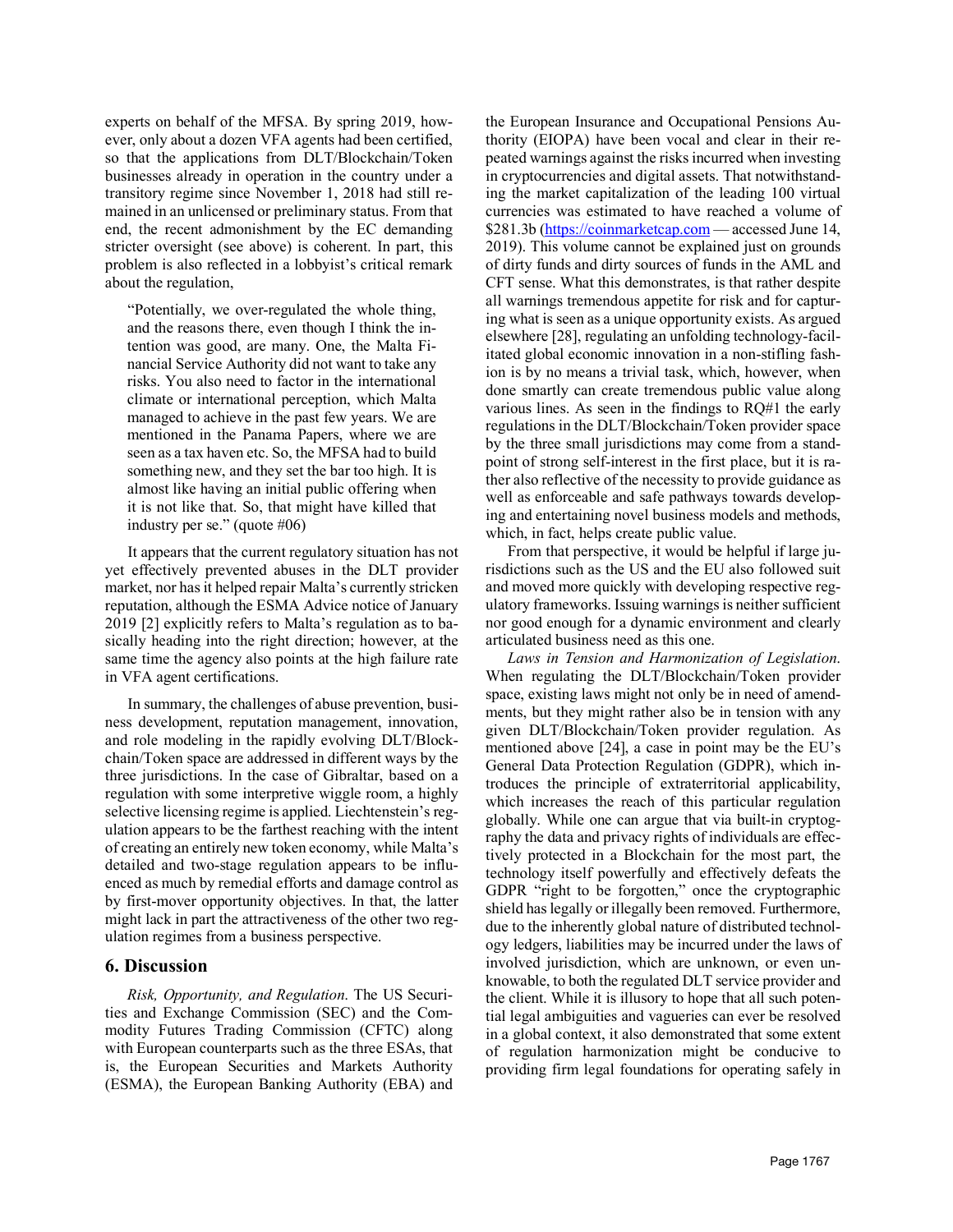the DLT/Blockchain/Token provider space as the findings from RQ#2 suggest.

*Smart Contracts*. As shown in part in the findings to RQ#3, one of the most attractive, since dynamic, features of the token economy is the use of smart contracts. Elsewhere, the implications of "law becoming code" and "code becoming law" have been discussed [7]. When it comes to the regulation of DLT service providers, this particular aspect can be addressed in various ways (for example, in Gibraltar and Malta, the principle of fair and honest business conduct covers the issue in an umbrella type of fashion). However, once it comes to regulation enforcement and practical oversight, smart contracts, and in particular, intelligent smart contracts, which can change upon dynamically changing conditions, is not a trivial undertaking. Even if unlawful behavior in this context is finally detected, remedial action might no longer be possible. Vetting the algorithmic soundness by technically versed lawyers, which are currently hard to get by, might be a necessary requirement at the outset. However, smart contracts, which entail and use artificial intelligence (AI)-based algorithms might be hard to evaluate both ex-ante and ex-post. In other words, despite effective and widely harmonized regulations, some areas remain to be better understood in their ultimate consequences.

#### **7. Conclusion**

This study's object was to contribute to the deeper understanding of DLT/Blockchain/Token service provider regulation and its potential effects. However, our interest was not derived from a national or international law perspective. We were rather interested in assessing and evaluating three early regulatory approaches and understand the motivations behind these approaches, as well as the challenges anticipated, and the expectations held in these approaches. In general, this paper contributes to the knowledge of obstacles confronting innovative and potentially disruptive information technologies and novel services built upon these. In particular, this paper compares the motivations, challenges, and expectation of three small first-and-fast-mover jurisdictions. The forerunner efforts of these three jurisdictions may serve as role models and sounding boards for larger jurisdictions such as the EU and the US in their own regulatory aspirations on the subject matter. However, it appears as evident that harmonized regulation, at least to some degree, across major jurisdictions would help the token economy, as Liechtenstein phrased it, succeed more swiftly and more safely.

Future research will expand the comparative study by a number of other jurisdictions including Bermuda, France, Hong Kong, Singapore, and Switzerland among others. In a couple of years, it is planned to revisit the three early mover jurisdictions and assess the landscape

of DLT/Blockchain/Token service providers and the effectiveness of the regulation comparing the perspectives of the various stakeholders on it.

### **8. References**

- [1] Anonymous, "Proposals for a DLT Regulatory Framework," ed. Gibraltar: HM Government of Gibraltar Ministry for Commerce Gibraltar Finance, 2017, pp. [1-20].
- [2] Anonymous, "Advice: Initial Coin Offerings and Crypto-Assets," E. S. a. M. A. (ESMA), Ed., ed. Brussels, BE: European Union, 2019, pp. 1-49.
- [3] Armstrong, P., "Regulation and DLT: Working to Strike the Right Balance," ESMA/2016/1613 ed. Paris: European Securities and Markets Authority (ESMA), 2016, pp. 1-5.
- [4] Batog, C., "Blockchain: a proposal to reform high frequency trading regulation," *Cardozo Arts & Entertainment Law Journal,* vol. 33, pp. 739-769, 2015.
- [5] Blemus, S., "Law and blockchain: A legal perspective on current regulatory trends worldwide," *Revue Trimestrielle de Droit Financier (Corporate Finance and Capital Markets Law Review) RTDF,* pp. 1-15, 2017.
- [6] Collingridge, D., *The social control of technology*. New York: St. Martin's Press, 1980.
- [7] De Filippi, P. and S. Hassan, "Blockchain technology as a regulatory technology: From code is law to law is code," in *arXiv preprint arXiv:1801.02507*, ed, 2018, pp. 1-23.
- [8] Dowlat, S., "Cryptoasset Market Coverage Initiation: Network Creation," ed. New York, NY: Satis Group, 2018, pp. 1-30.
- [9] Eisenhardt, K. M., "Building theories from case study research," *The Academy of Management Review,* vol. 14, pp. 532-550, 1989.
- [10] Fereday, J. and E. Muir-Cochrane, "Demonstrating Rigor Using Thematic Analysis: A Hybrid Approach of Inductive and Deductive Coding and Theme Development," *International journal of qualitative methods,* vol. 5, 2006.
- [11] Flyvbjerg, B., "Five misunderstandings about casestudy research," *Qualitative inquiry,* vol. 12, pp. 219-245, 2006.
- [12] Goitom, H., "Regulation of cryptocurrency in selected jurisdictions," The Law Library of Congress, Global Legal Research Center, Washington, DC, ReportJune 2018.
- [13] Hasler, A., "Report and motion of the government to the Council of the Principality of Liechtenstein concerning the creation of a law on Tokens and TT service providers (Token and TT service provider